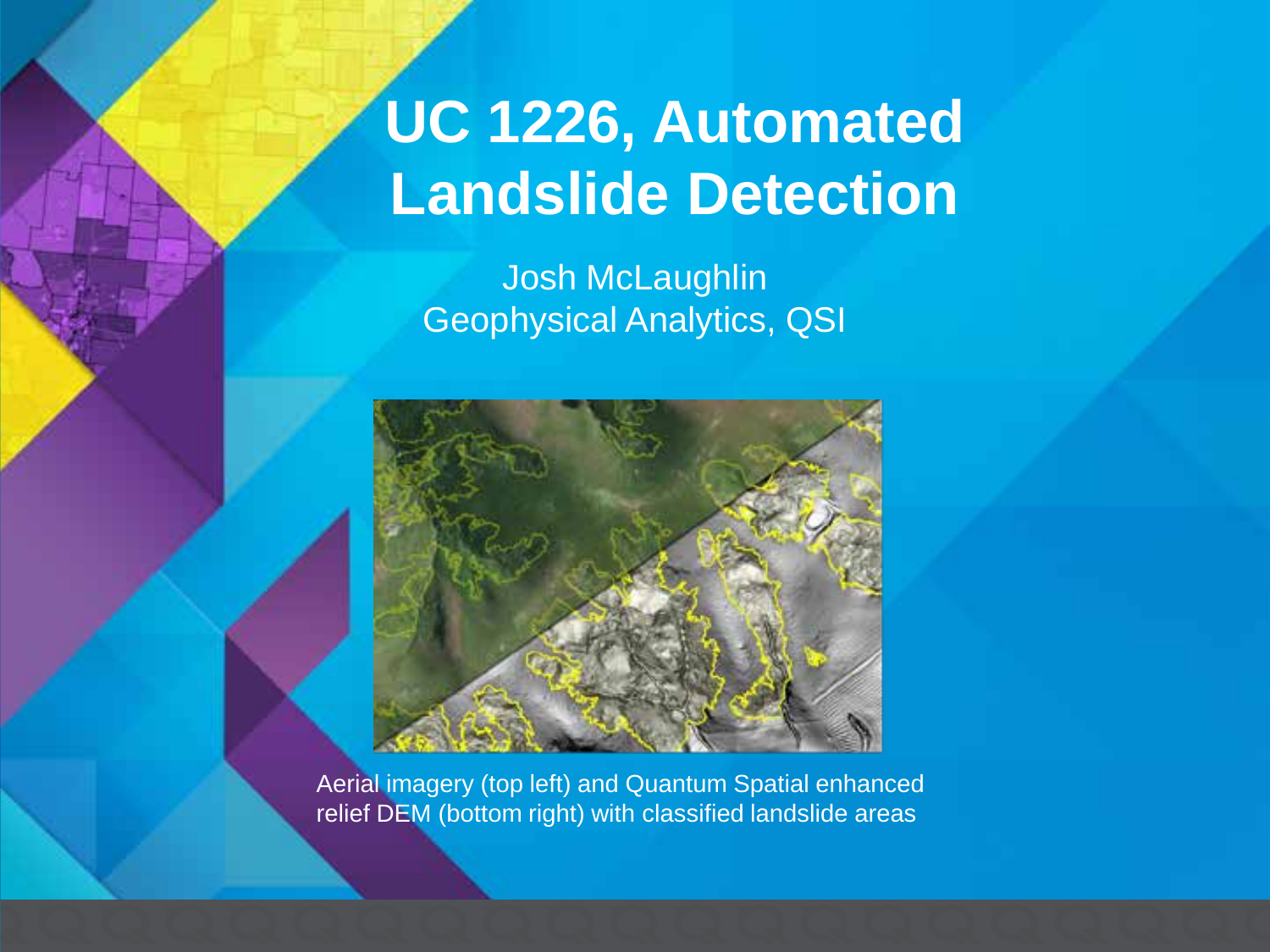- **Comprehension of geologic processes is of great concern to many modern industries such as infrastructure planning, energy distribution, forestry management, and emergency response. Utilizing an automated approach, Quantum Spatial has developed an accurate and efficient methodology, which detects areas of failed terrain using high-resolution LiDAR data (15 pts/m2). The result is a robust, efficient, cost-effective dataset that indicates the presence of landslides, fault lines and other forms of failed terrain.**
- **LiDAR modeling reveals subtle surface features that are undetectable via aerial photographs or field observation, which leads to unparalleled richness in topographic models. Quantum Spatial LiDAR accuracies (RMSEz 3-5 cm) are second to none, providing the necessary foundation for assessing terrain attributes associated with landslides.**

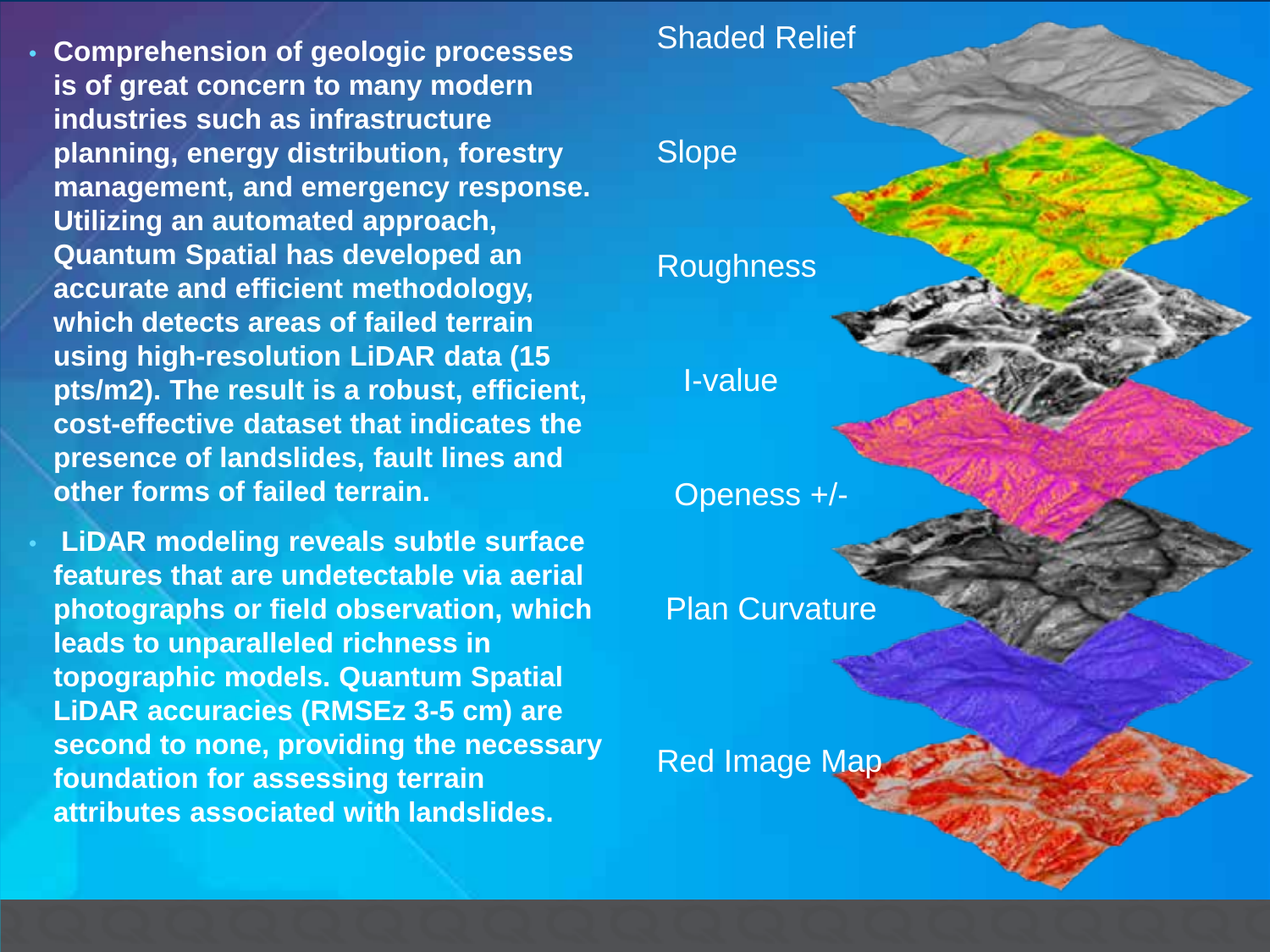#### **Quantum Spatial achieved a 95% accuracy for landslide detection**

| 34<br>13        | 0.1726<br>0.24756<br>1<br>0.30045 | 54<br>Combined Statistics |             |  |  |  |
|-----------------|-----------------------------------|---------------------------|-------------|--|--|--|
| 22              | 0.31021                           |                           |             |  |  |  |
|                 | 0.31854<br>6                      | Mean                      | 1.732074211 |  |  |  |
| 35              | 0.31905                           | Standard Error            | 0.236954732 |  |  |  |
|                 | 0.57420<br>ä                      | Median                    | 1.01773     |  |  |  |
|                 | 0.39281<br>4                      | Mode                      | ang/a.      |  |  |  |
|                 | 0.42849<br>2                      | Standard Deviation        | 1.78927099  |  |  |  |
|                 | 0.45063<br>a                      | Sample Variance           | 3.201490676 |  |  |  |
| 20 <sub>1</sub> | 0.5145                            | Minimum                   | 0.03156     |  |  |  |
| 59              | 053566                            | Maximum                   | 9.88945     |  |  |  |
| 36              | 0.61741                           | Count.                    | 57          |  |  |  |
| 17              | 0.6674                            | Confidence Level [95.0%]  | 0.474757498 |  |  |  |
| 32              | 0.67104                           |                           |             |  |  |  |
| 16              | 0.74108                           |                           |             |  |  |  |
| 19              | 0.04023                           |                           |             |  |  |  |
| 18              | 0.87136                           |                           |             |  |  |  |
| 26              | 0.90898                           |                           |             |  |  |  |
| $4 - 4$         | 101144                            |                           |             |  |  |  |



Quantum Spatial classification accuracy compared to results from two notable, published studies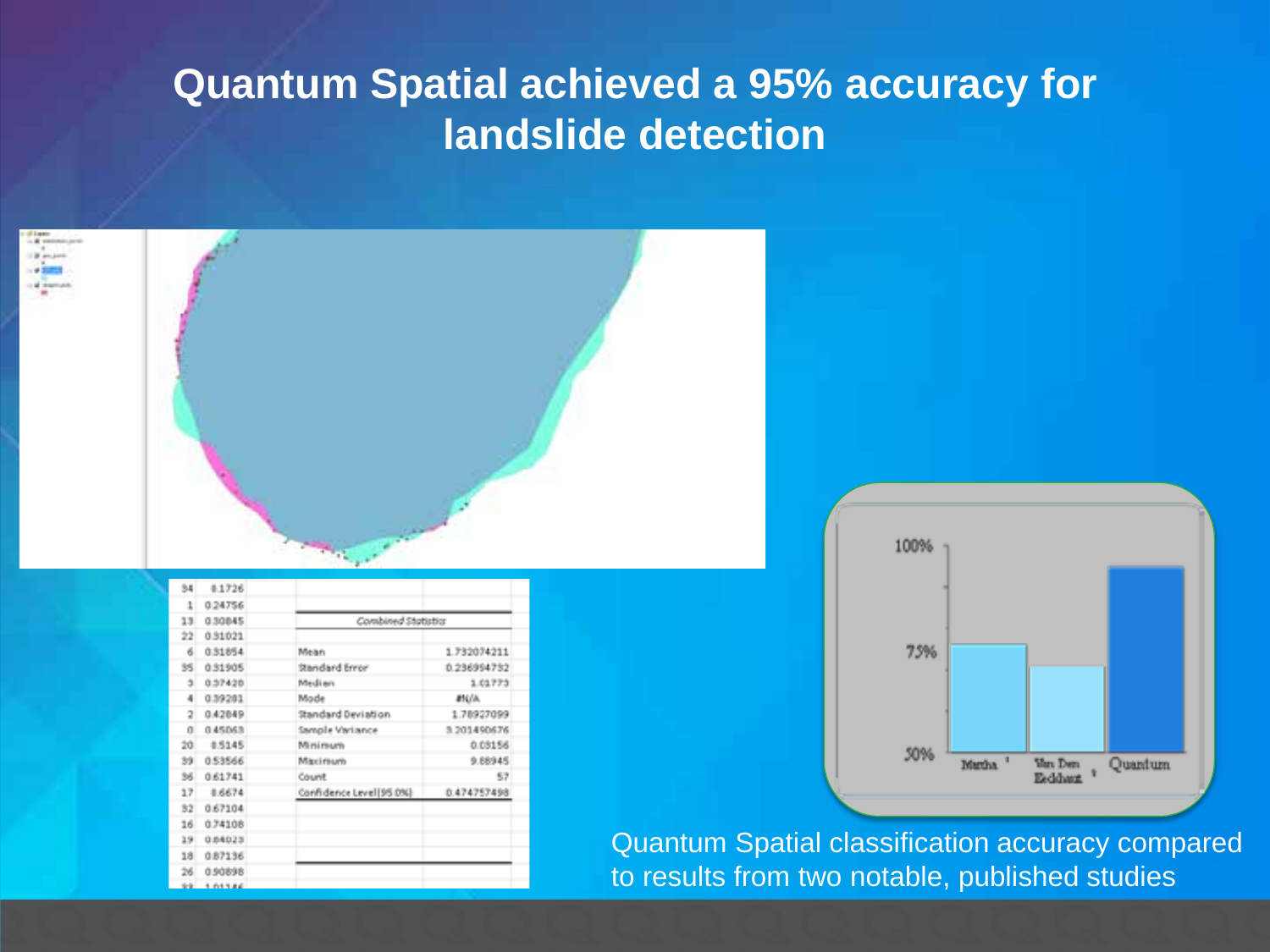- **Landslide detection relies on a detailed bare-earth DEM derived from a LiDAR ground model. Ground-classified LiDAR points are first processed to create a variety of raster images which reveal different landform features unique to landslides and faults. These images are then used as inputs for a series of semiautomated classification steps. The various algorithms include**
- **a combination of iso-clustering, principal component analysis, and support vector machines, which result in an initial landslide classification.**
- **A step-wise procedure systematically pares the model, excluding nonlandslide and non-fault areas from the analysis (e.g., cultivated fields, roads, lakes) that may appear in the initial processing steps.**

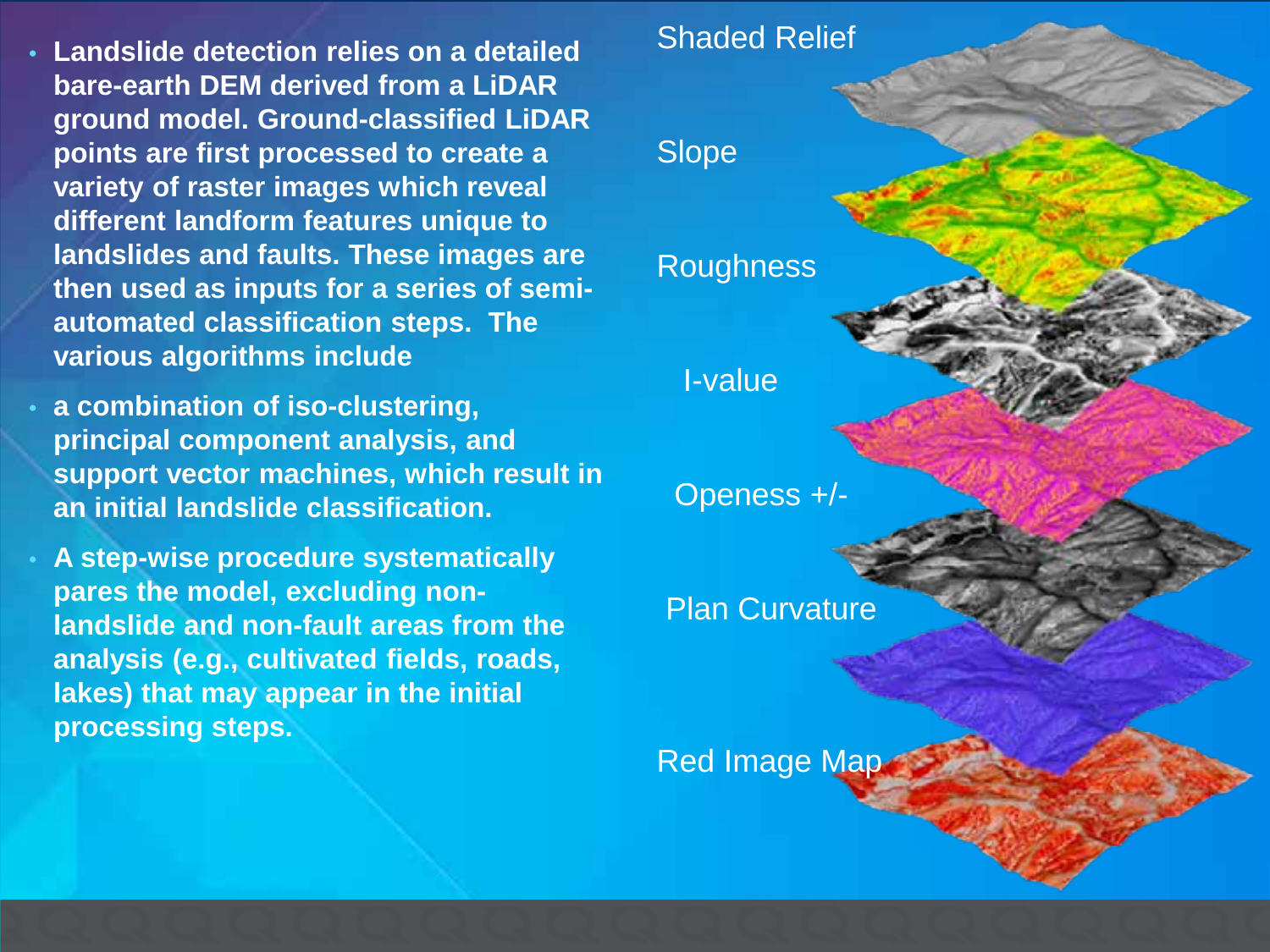• **Iso-Clustering is used to separate the survey region into several distinct classes. This classification technique is an iterative optimization procedure that repeatedly assigns cluster centers, based on the multi-dimensional, topographic characteristics of each input raster image. After each classification step, the algorithm evaluates the results by measuring the minimum distances within each cluster. Each iteration of the procedure causes unique morphological clusters to migrate together.**

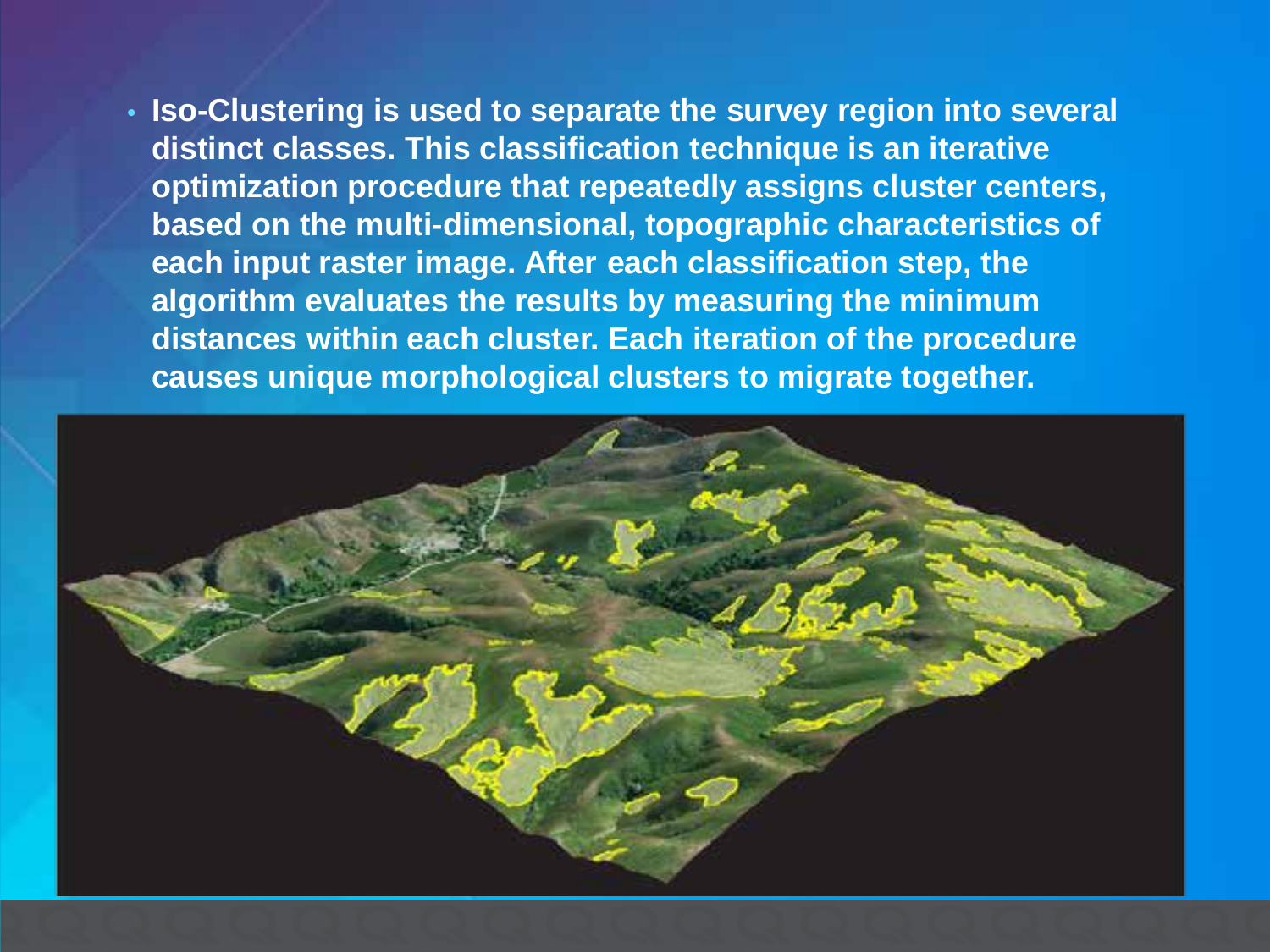• **Once the automated detection is completed, manual editing is performed to eliminate falsepositives and to refine the geometry of landslide delineations and fault lines.** 





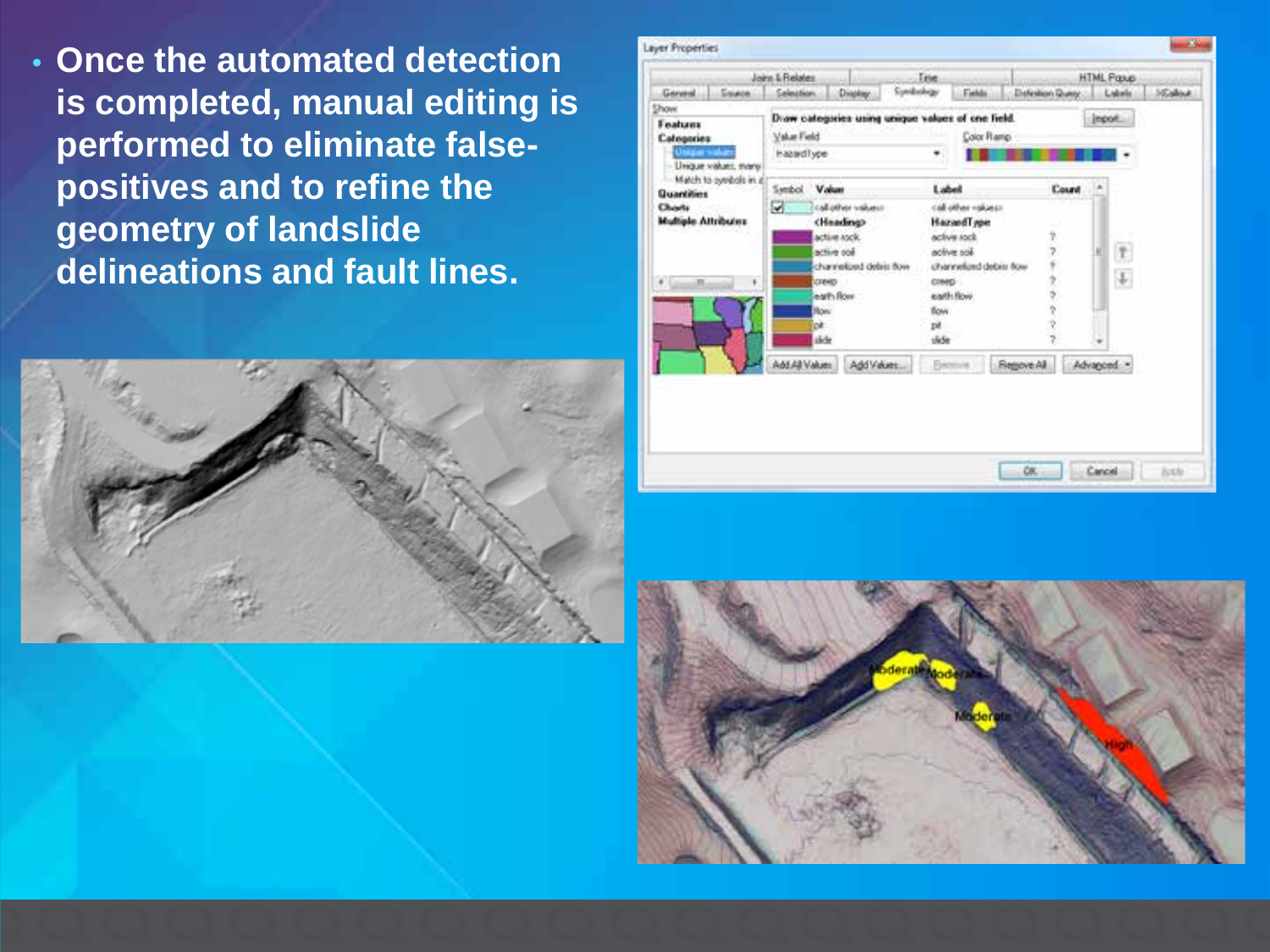• **Upon completing landslide delineation, the landslide areas are automatically assigned respective slope angle, aspect, mean annual precipitation, vegetation cover, and soil attributes.** 

|  | Shepe               | <b>GBACTD</b> | <b>Coal Unit</b>                                           | Soil Type            | As From                    | limitind | Seil Front                                                                              | Lighting I | Plea and | BZ Bedrook            | HarordType         |  |
|--|---------------------|---------------|------------------------------------------------------------|----------------------|----------------------------|----------|-----------------------------------------------------------------------------------------|------------|----------|-----------------------|--------------------|--|
|  | 2   Rohygety        |               | Rock pattorep-Duleakelle-Weltprigge families complex       | rock-outonic-        | =01c 05-incines            |          | 0 - 4. unweathered bewock (E - 11, very cable), leam. 11 - (25 - 30 / 15 - 10           |            |          | Cts-36 inches-        |                    |  |
|  | <b>IRIA gents</b>   |               | Hock outcome Dubanata (tradition) Families complete        | FIGHT GORDENIET      | <b>IED to the shifteen</b> |          | U. L. Linva all'erno betrock (S., 11, vary schols bees, 11, 25, 26,                     |            |          | C to 26 inches        |                    |  |
|  | 1. Photogram        |               | CUSEL/WOM-CRY/TMMM/ RESOURCE, GHAS                         | <b>10V 15Ny KWA</b>  | 15/10.15 syrings           | 1,918    | 0 - 5, 68's 19y 1996; 5 - 90, 19y clay, 40 - 90, 99 year 0 at 125 - 90 -                |            |          | FOTCES TYPES          | TMM                |  |
|  | Pelagan             |               | Continued on Cally families association, design            | tilly this loan.     | 55% 75 Fches               | ⊶        | 0 - 5, 187; One Cars, 5 - 40, 189; One, 40 - 50, provide One [25 - 50] 5 - 55.          |            |          | 60 to 64 inches       | might fictory      |  |
|  | Fish gen            |               | Custo-Horizo Coly funded percenture, desig                 | <b>HAV Like Town</b> | 05% 75 inches              | cн       | (2) - 3, 68 + 10x + 10x = 3 + 40; 100 + 10x + 40 + 58; servedly - 124 + 125 - 125 - 26; |            |          | <b>GD'is G4 FuPed</b> | the studes is      |  |
|  | -Polygon            |               | Ovako Hocker-Ddy tweller association, alvas                | pity clay loan       | 15510 75 inches            | Oм       | 0 - 8, sits day loan; 8 - 40, sity clar; 40 - 66, pravoly day [25 - 60   5 - 36         |            |          | 60 to 64 inchies      | 04'040             |  |
|  | instygen.           |               | <b>High publish CLASSING Fred Hyped Terkins didrights:</b> | Folk doll/right      | <b>IC-30 US PUPAIL</b>     |          |                                                                                         |            |          | CTs 26 Virkes         | addition delivery. |  |
|  | <b>B. Privatori</b> |               | The orientation collect and collected (1)                  | Hitler Stevelsweis   | Min. Wassen.               |          | A BRAILER MARK BLACK ARRANGEM ATLANT ARRANGEMENT.                                       | 25.180.    |          | WAY, ALCOHOL.         |                    |  |
|  |                     |               |                                                            |                      |                            |          |                                                                                         |            |          |                       |                    |  |

all out of 130 factoriests

indy Termin, Febure polyo

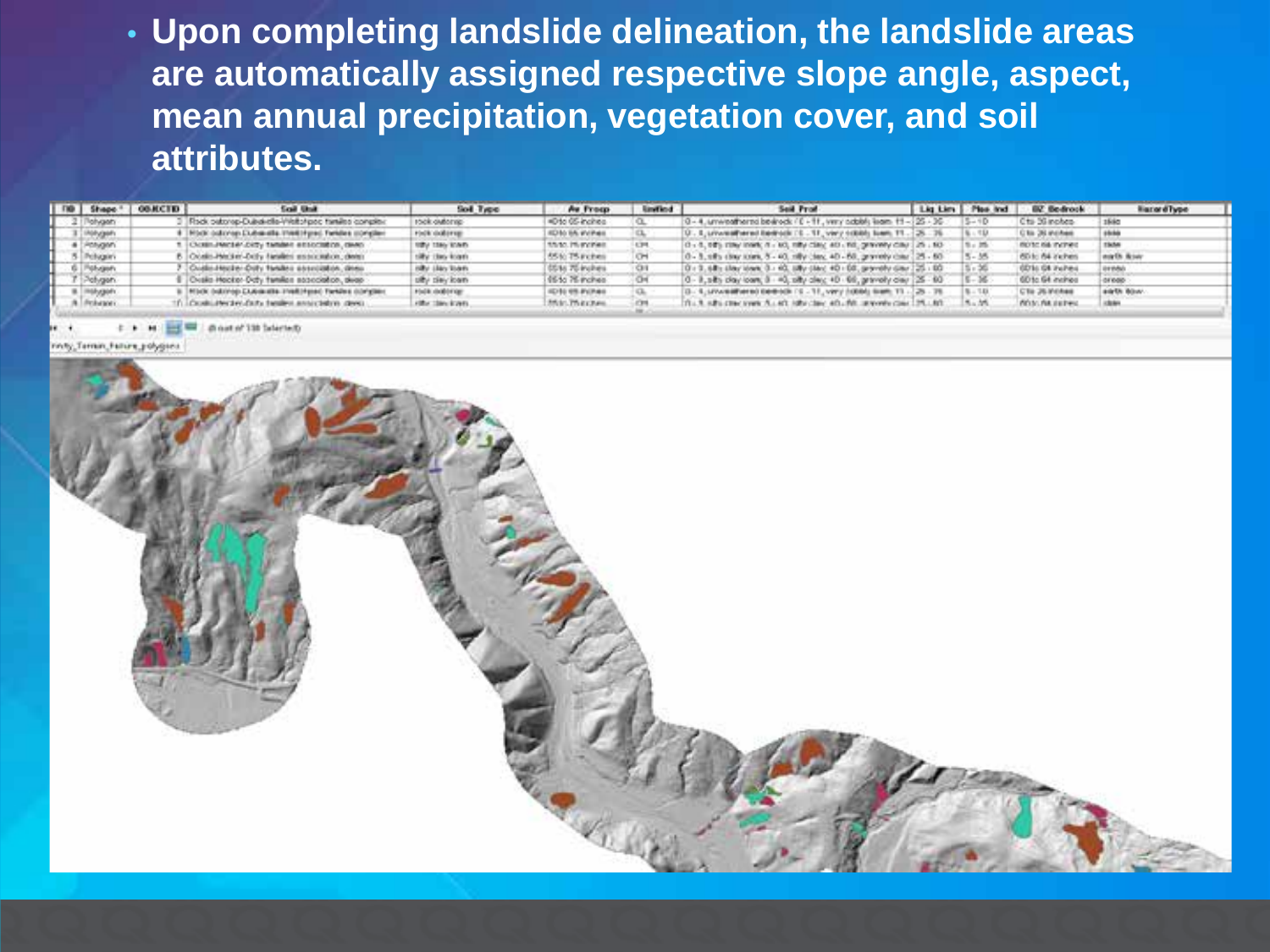# **Next, we hope to incorporate volume analytics to move us toward a predictive model.**

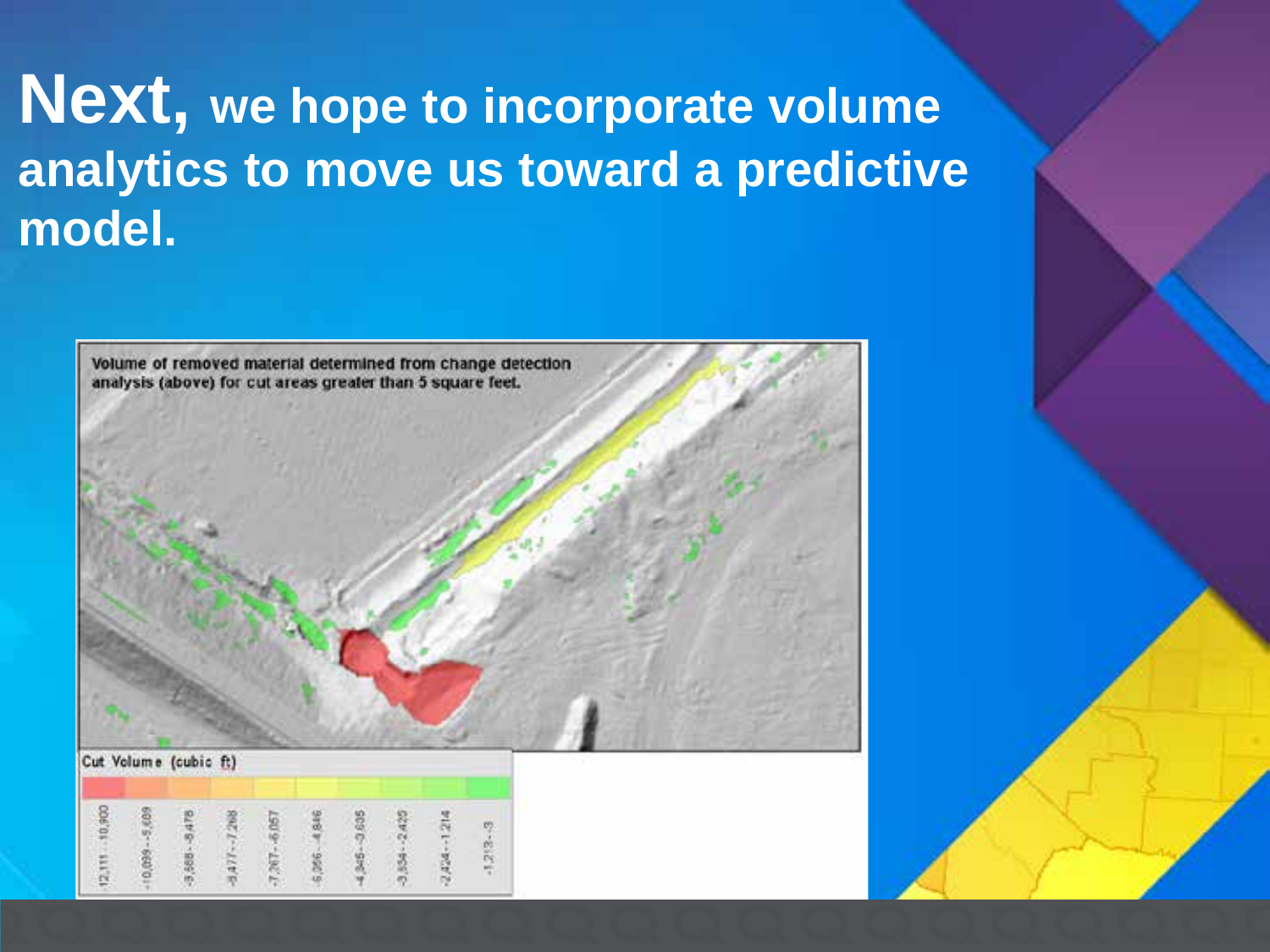# **And help mitigate risk management for these known hazards**